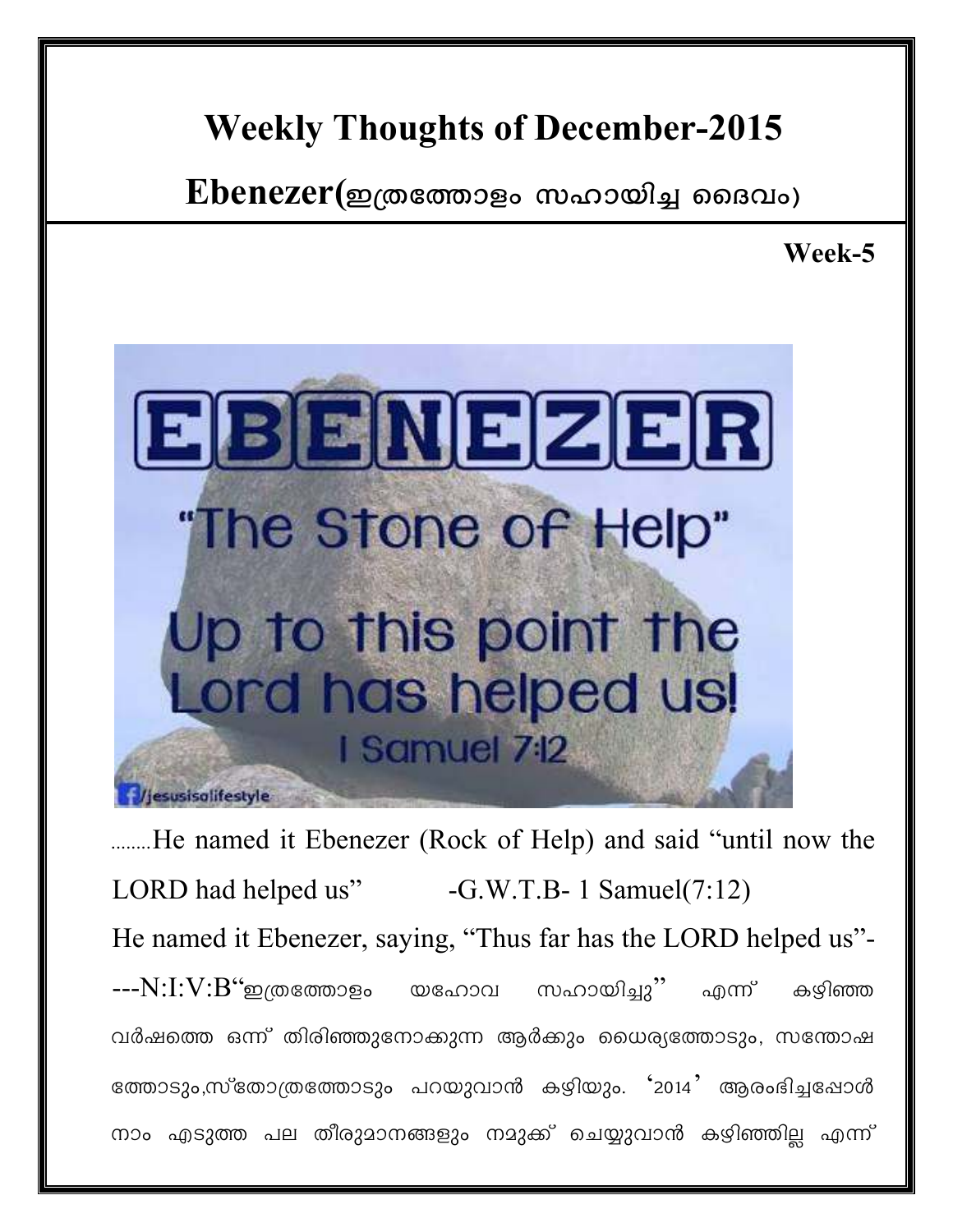

<u>മാത്രമല്ല , പലതും തുടക്കം കുറിച്ചിട്ടും ഉപേക്ഷിച്ചവരും ആകാം.എങ്കിലും </u>

കർത്താവ് ഒന്നും നോക്കാതെ '2015' ൽ നമ്മെ നടത്തി, ഈ ദിവസം വരെ നിർത്തിയല്ലോ എന്നോർക്കുവാൻ നമുക്ക് കഴിയണം.അതേ ! ഈ ഡിസംബർ 31 ന് **Ebenezer** അഥവാ ഇത്രത്തോളം യഹോവ എന്നെ കരുതി എന്ന് പറ യുവാൻ നമുക്ക് കഴിയട്ടെ.

മിഷനറിയായിരുന്ന ബെഞ്ചമിൻ വെയറിനെ ശത്രുക്കൾ ലബനോനിൽ തടവുകാരനാക്കി. കഠിനമായ തടവുശിക്ഷ പതിനെട്ടുമാസം അദ്ദേഹം അനുഭ വിച്ചു. മോചിതനായ അദ്ദേഹത്തോട് വിവരങ്ങൾ അന്വേഷിച്ച് റിപ്പോർട്ടു ചെയ്യുവാൻ വന്നവർ അദ്ദേഹത്തിന്റെ വാക്കുകൾ കേട്ട് അതിശയിച്ചു. കഷ്ടത യുടെ സമയം എങ്ങനെ കഴിച്ചുകൂട്ടി എന്ന ചോദ്യത്തിന് മറുപടി ലഭിച്ചത്, എണ്ണമില്ലാത്ത കൃപകൾ തന്ന ദൈവത്തെ എണ്ണി ,എണ്ണി സ്തുതിച്ചു എന്ന് ആയിരുന്നു. വീണ്ടും അവർ വിശദീകരണം ആവശ്യപ്പെട്ടപ്പോൾ അദ്ദേഹം ഇപ്രകാരം തുടർന്നു.'വല്ലഷോഴും കുളിക്കുവാനും, കുടിക്കുവാനും തന്ന ജല ത്തിന് നന്ദി കരേറ്റി. വീണു കിട്ടുന്ന വാടിയ പച്ചക്കറി എടുത്ത് സന്തോഷ ത്തോടെ കഴിച്ചു, കൂടാതെ ഇത്രയും നാൾ ജീവിക്കാനനുവദിച്ച ദൈവത്തെ